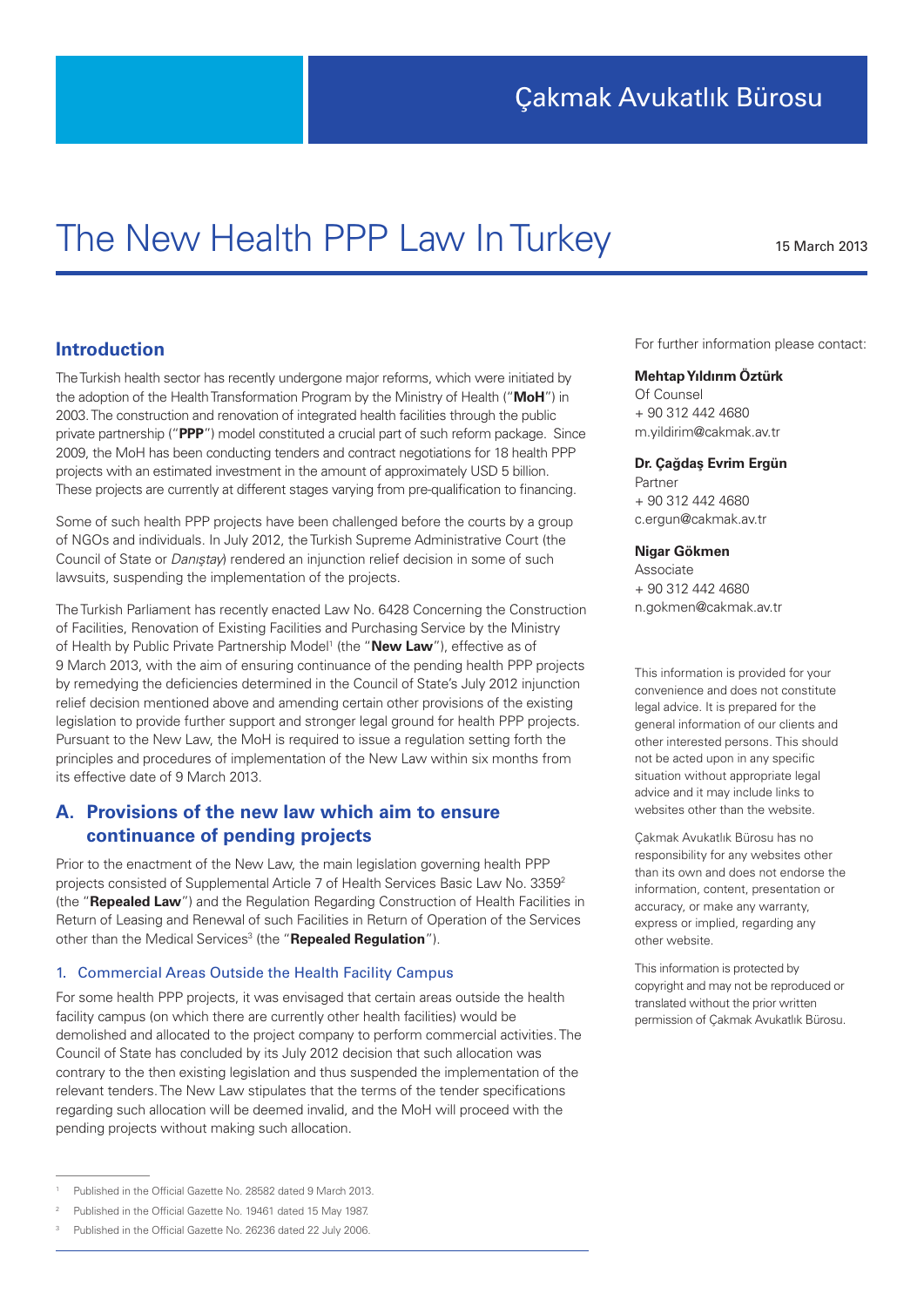### 2. Unconstitutionality Claim

The Council of State stated in its July 2012 decision that the Repealed Law transferred the legislative power of the Parliament to the Council of Ministers by giving it unlimited authority to regulate the details of the health PPP projects, such as the details of the tender process and scope of the project agreement. The Council of State decided that the unconstitutionality claim regarding the Repealed Law is a serious claim and should be decided upon by the Constitutional Court and therefore sent this claim to the Constitutional Court on 6 July 2012. Accordingly, the New Law also aims to prevent the possible adverse consequences of such unconstitutionality claim on pending projects. Hence, the New Law incorporated most of the provisions which were covered by the Repealed Regulation, such as principles and procedures applicable to the tenders and the scope of the project agreement.

## **B. Provisions of the new law which amend the tender process and the project agreement**

The New Law further amends the provisions applicable to the tender process and the project agreement of a health PPP project as follows:

#### 1. Project Agreement

#### a. Term of the Project Agreement

The term of the project agreement to be signed between the MoH and the project company (a maximum of 49 years under the Repealed Regulation) has been brought down to a maximum of 30 years plus an investment period.

#### b. Payments under the Project Agreement

Pursuant to the Repealed Regulation, payments under the project agreement were required to be made from the working capital of (a) the related health facilities or (b) working capital of the Central Accountancy of Ministry Working Capital. The Repealed Regulation also provided that payments were under the guarantee of the MoH. Pursuant to the New Law, these amounts shall now be paid from the working capital of the MoH and/or central management budget. The central management budget consists of the budget allocated for MoH pursuant to the Central Budget Law published each year. Therefore, although the MoH guarantee is not explicitly stated in the New Law, payments under the project agreement should be deemed to be subject to the MoH guarantee by virtue of the provisions of the Central Budget Law and general principles of administrative law. The New Law also envisages the possibility of debt assumption by the Treasury, explained in Section B.2 below.

#### c. Termination of the Project Agreement

The Repealed Regulation provided that the MoH could terminate the project agreement if the project company failed to perform its obligations and did not remedy the situation within the grace period provided by the MoH. However, the New Law brings more sophisticated termination provisions which function as follows:

- Regarding agreements on construction works: should the contractor not fulfill its obligations, the Administration shall provide a reasonable time for remedy and the situation shall be notified by MoH to the lenders providing the financing.
	- **—** During the construction period, should the contractor not fulfill its obligations in the grace period, the MoH and lenders shall be entitled to change the contractor's shareholding structure. If the shareholding structure cannot be changed or the obligations cannot be performed despite such change, the MoH shall terminate the project agreement.
	- **—** During the operation period, should the contractor not fulfill its obligations in the grace period, the services shall then be obtained from third parties by a bargaining method and the service fee shall be deducted from the amount to be paid to the contractor. If health services are not able to be provided this shall be notified to the contractor as soon as possible and the services shall then be purchased in the name and account of the contractor. The right of the MOH and lenders to change the contractor's shareholding structure shall also be reserved.
- Regarding agreements on renovation, research/development and consultancy services: should the contractor not fulfill its obligations, the Administration shall provide a reasonable time for remedy. If the contractor does not fulfill its obligations in such grace period, the project agreement shall be terminated. If health services are not able to be provided the project agreement shall be terminated immediately.

#### 2. Debt Assumption by the State Treasury

Law No. 4749 Concerning Public Financing and Debt Management<sup>4</sup> was amended in June 2012 to provide the possibility of debt assumption by the Treasury for health PPP projects. The Council of Ministers was authorized to decide on the Treasury's assumption of the project company's debts to foreign lenders upon termination of the project agreement by the MoH. The New Law now changes the applicability criteria of such debt assumption and makes it available to more projects. Firstly, it reduces the investment amount threshold from one billion Turkish Liras to five hundred million Turkish Liras. Secondly, the New Law makes this mechanism available to already tendered projects as well since it removes the requirement for such projects to receive the affirmative opinion of the Treasury for debt assumption prior to the preparation of the tender specifications.

Published in the Official Gazette No. 24721 dated 9 April 2002.